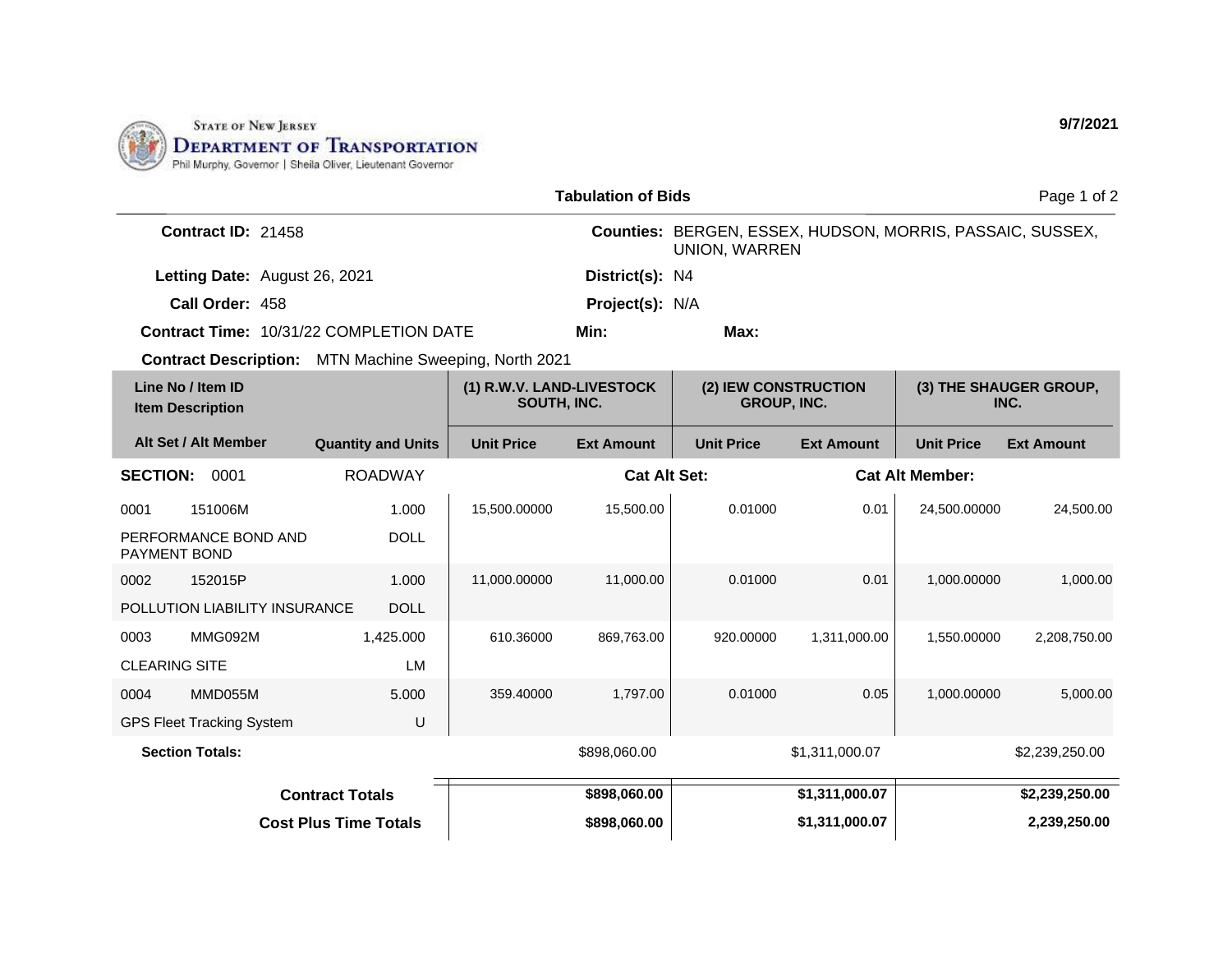

|                    |                                                                                                | <b>Tabulation of Bids</b> |                                                                            | Page 2 of 2 |
|--------------------|------------------------------------------------------------------------------------------------|---------------------------|----------------------------------------------------------------------------|-------------|
| Contract ID: 21458 |                                                                                                |                           | Counties: BERGEN, ESSEX, HUDSON, MORRIS, PASSAIC, SUSSEX,<br>UNION, WARREN |             |
|                    | Letting Date: August 26, 2021                                                                  | District(s): N4           |                                                                            |             |
| Call Order: 458    |                                                                                                | Project(s): N/A           |                                                                            |             |
|                    | <b>Contract Time: 10/31/22 COMPLETION DATE</b>                                                 | Min:                      | Max:                                                                       |             |
|                    | Contract Description: MTN Machine Sweeping, North 2021<br>() indicates item is bid as Lump Sum |                           |                                                                            |             |